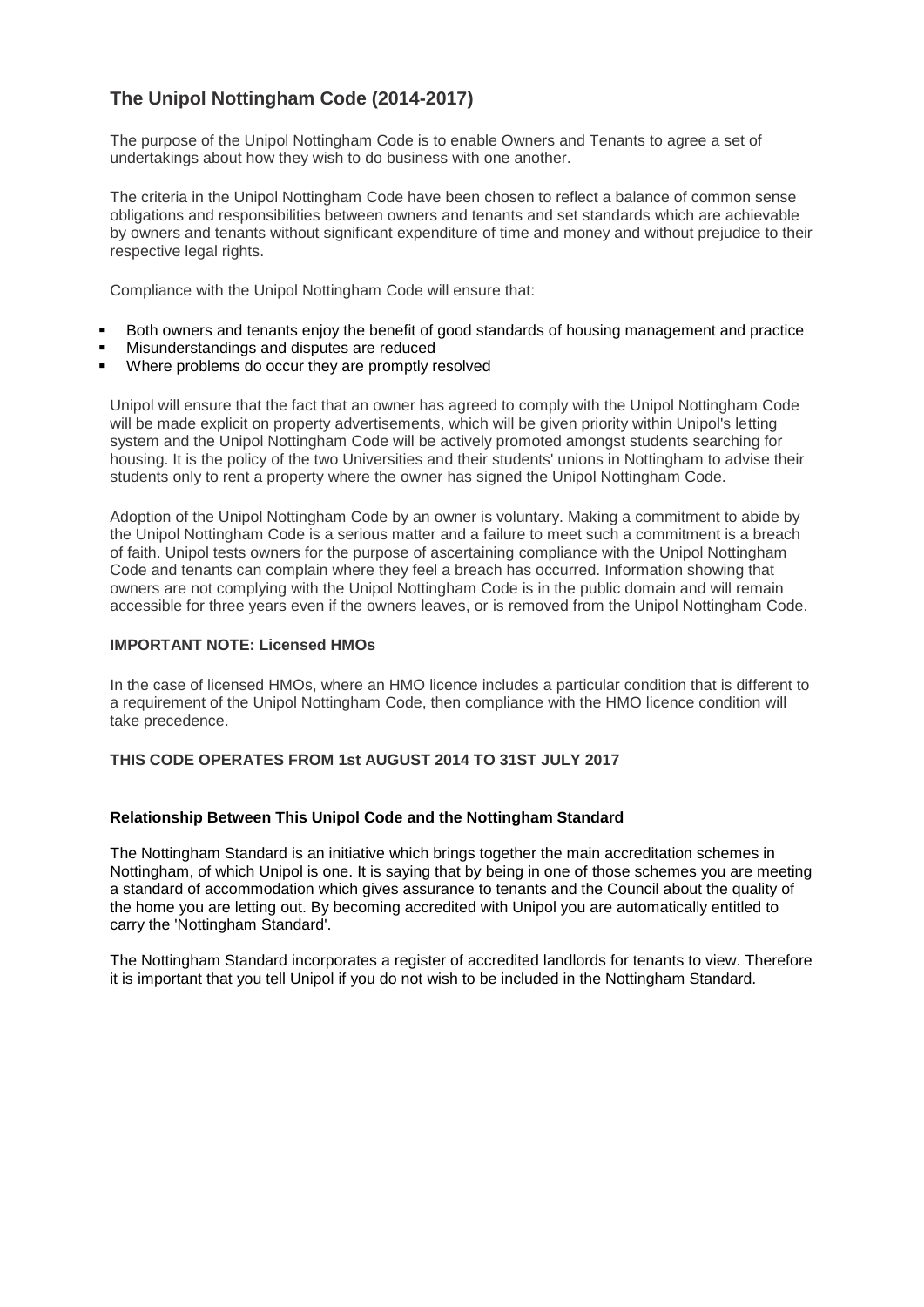#### **EQUAL OPPORTUNITIES**

Owners will ensure that:

#### **1.00**

In the provision and letting of housing or associated services and in the letting of contracts for services, no person or group of persons applying will be treated less favourably than any other person or group of persons because of their race, colour, ethnic or national origin, gender, disability, appearance, marital status, sexual orientation or social status.

### **MARKETING PRIOR TO LETTING PROPERTY TO TENANTS**

Owners will ensure that:

#### **2.00**

All property details are reported accurately without misrepresentation to prospective tenants;

### **2.01**

If 'To Let' boards are used when advertising any properties located within Nottingham City Council's, designated areas restricting the use of such boards, then they should comply with the NCC Code relating to these. Where 'To Let' boards are used outside of the NCC Code areas, owners are advised to adopt the NCC guidelines when using 'To Let' boards;

### **2.02**

All prospective tenants are granted an opportunity to view the property, having due regard to the rights of existing tenants;

#### **2.03**

Interested parties are provided with a copy of any contractual terms under which a property is offered, such terms to include details of any fees payable in addition to rent and any arrangements involving tenants' guarantors. Interested parties are, when specifically requested, permitted not less than 24 hours within which to seek independent advice regarding those contractual terms;

#### **2.04**

No monies for deposits or rent are demanded prior to entering into either an Agreement to Rent the property or a letting agreement;

#### **2.05**

A full set of agreement/s are issued to the tenant/s at the grant of the tenancy written in type size of not less than 8 point containing no contractual terms in conflict with any statutory or common law entitlement of the tenant or the terms of this Code;

### **2.06**

It may be useful for owners to make use of the relevant Unipol model tenancy agreement;

# **2.07**

# **Rent Liability**

Prospective tenants are issued with a clear statement of the rent due to be paid, including the dates, amounts and method of payments due to be made during the contract;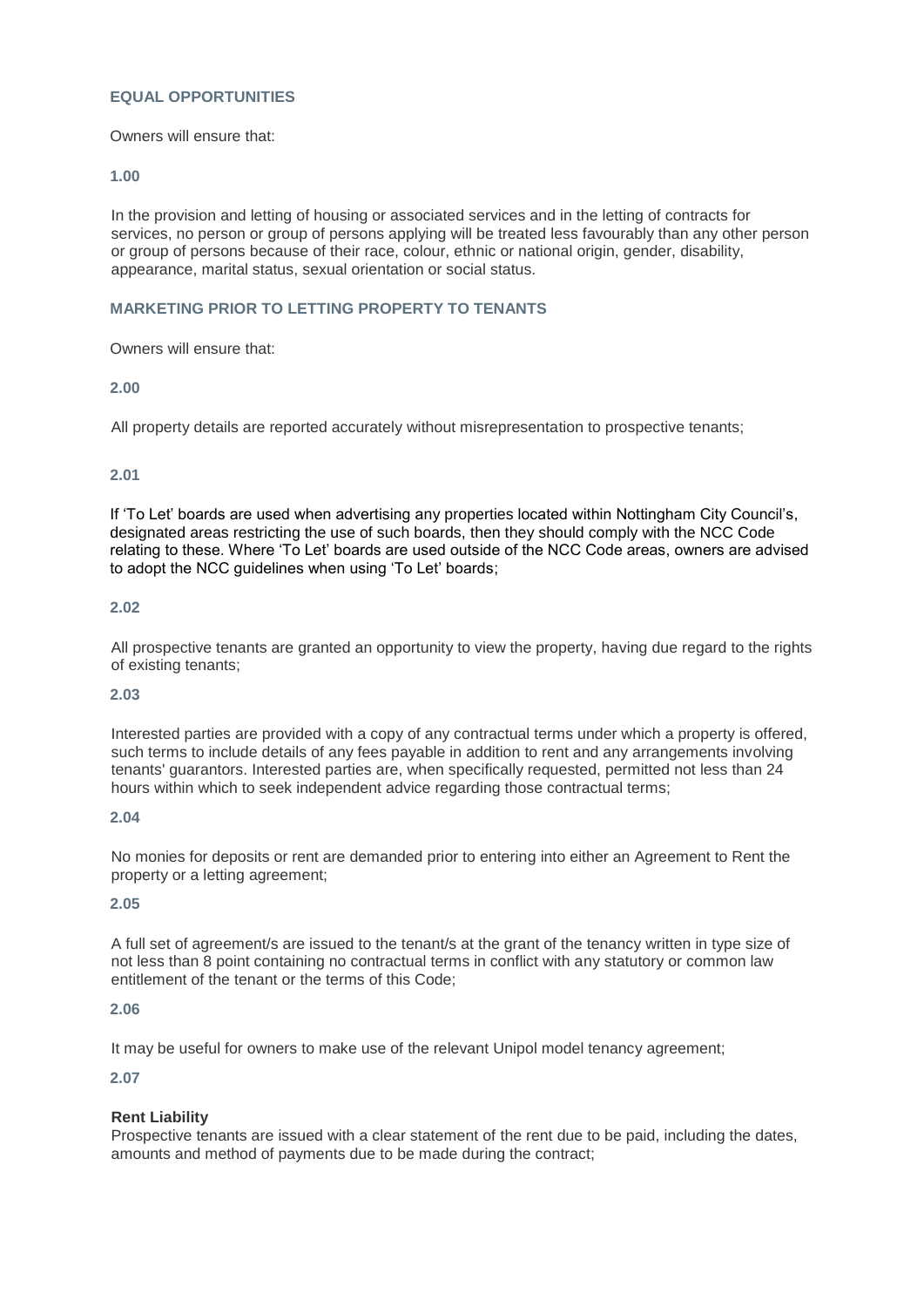# **Water Charges**

The owner clarifies whether s/he retains responsibility for payment of water charges, utility charges and Council Tax, or whether these charges fall to the tenants to pay and that this division of responsibility is accurately reflected in the terms of the letting agreement;

**2.09**

# **Utility Charges (Gas, Electricity, Telephone)**

Where any service charges are levied by the owner, that such services and charges are properly specified and detailed in the letting contract. Where tenants are responsible for utility charges they must have reasonable access to any meters that record their utility usage;

**2.10**

Written receipts are issued, where requested by a tenant or future tenant, for all monies demanded whether for rent, deposit (in accordance with the requirements of the relevant tenancy deposit protection scheme), utility or service charges. Where transactions are undertaken in cash a written receipt will always be provided by the Owner;

**2.11**

# **Identity and Address**

The name and current address of the property owner or the manager of the property is stated on the agreement together with the address and telephone numbers of any managing agent or person or organisation stated. The name and current address of both the property owner and the manager of the property (where both are applicable) will be provided to Unipol on request;

**2.12**

# **State of Repair and Refurbishments**

At the commencement of the tenancy or other date mutually agreed with the tenants all obligations on the part of the owner in regard to the repairs and property maintenance and improvements to the property have been fully discharged. The property should be handed over in a clean condition at the start of the tenancy, including the cooker;

# **2.13**

Where a property is undergoing refurbishment and the building programme is running late and where this may result in the property not being ready for occupancy in the event that this is not covered by an agreement, the landlord/agent shall inform the future tenants at the earliest possibility of this likelihood and its consequences for them;

# **2.14**

In the event that following the commencement of a tenancy a property or room/s is/are not ready for occupation ("not ready" to be interpreted as where the property room/s cannot be used for their intended purpose) on the date that the tenancy begins then suitable alternative accommodation will be provided by the owner if required by the tenant in the event that this is not covered by an agreement and no rent will be payable for the property room/s that are unusable during that period. A kitchen that is unusable would count as a 50% rent reduction on the property rent as would a sole bathroom;

# **2.15**

In the event that the tenant has agreed that the landlord can undertake the works, within an agreed timescale rendering the property room/s unoccupiable during the tenancy, this must be agreed in writing and the absence of any such agreement, signed by both landlord and tenant would mean that consent had not been given;

# **2.16**

# **Marketing the Property as a Part of the Unipol Nottingham Code**

In marketing owners should use the phrase "Unipol Nottingham Code" or "Unipol Nottingham Code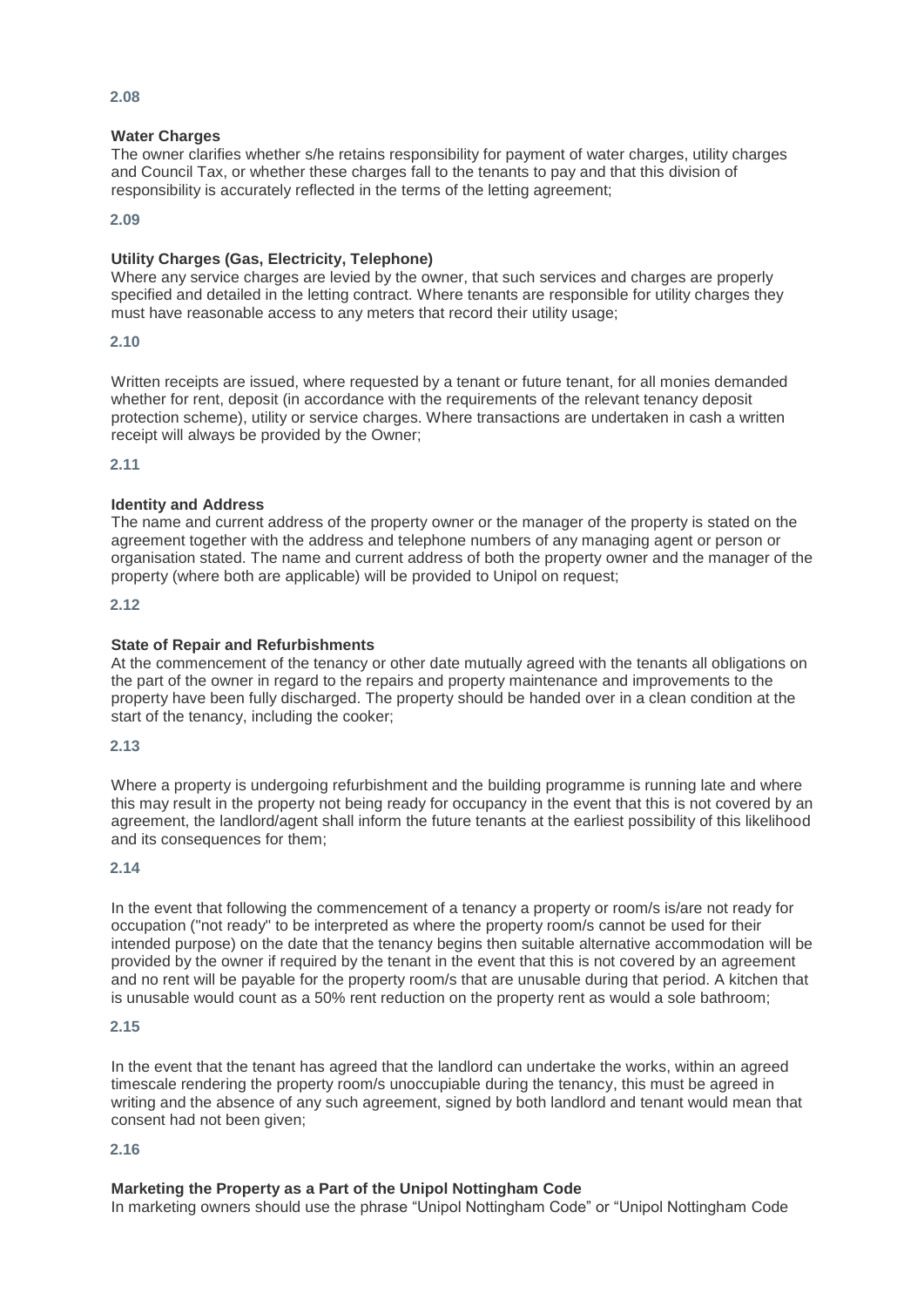Owner" or "Member of the Unipol Nottingham Code" to describe themselves, and "Unipol Nottingham Code Property" or "Property meets the Unipol Nottingham Code" to describe a property;

**2.17**

Owners may use the Unipol Nottingham Code logo (either as a landlord/agent supplier or for the property/ies to which they relate) in promotional materials, and electronic versions of these logos can be supplied. It is not possible to use the Unipol logo which is for Unipol's exclusive use only;

# **DURING THE TENANCY**

Owners will ensure that:

**3.00** 

### **HMO Licensing**

Where HMO mandatory licensing or additional licensing applies (under Part II of the Housing Act 2004) they have a current HMO licence or have made application for an HMO licence and that those properties meet or will comply with licence conditions within the timescales specified on each licence.

All non-licensable properties should meet with the relevant Local Authority's Advisory Standards which are generally available on www.nottinghamcity.gov.uk, www.broxtowe.gov.uk and www.rushcliffe.gov.uk (type HMO into the search engine) or should comply within any timescale agreed with the Council;

**3.01** 

# **Overcrowding**

Owners will never knowingly overcrowd properties

**3.02** 

# **Ensuring Possession**

All statutory notices seeking possession are served on incumbent tenants in order to mitigate any delay and hardship caused to the owner and incoming tenants that may be caused where existing tenants refuse to give up possession at the end of their contractual tenancy.

### **3.03**

# **Informing Tenants of the Unipol Nottingham Code**

A copy of the Unipol Nottingham Code will be made available to all tenants. This can be done through a link on the owner's website, by giving the tenant information about where the Code is on Unipol's website or a paper copy of the Code can be given to the tenant/s. Any web links must display the Unipol Nottingham Code logo in a clear manner.

**3.04** 

# **First Refusal**

Subject to reasonable performance by tenants of their obligations under the terms of their existing tenancy the incumbent tenant/s or the Joint Tenancy are offered first refusal for any subsequent letting of the property.

**3.05** 

# **Access**

Where access is required for routine inspection/s, the tenants must receive notification of the date time and purpose of the visit not less than 24 hours in advance, except in the case of an emergency or if shorter prior permission has been given by the tenant, and that tenant privacy and entitlement to freedom from unnecessary intrusion is respected;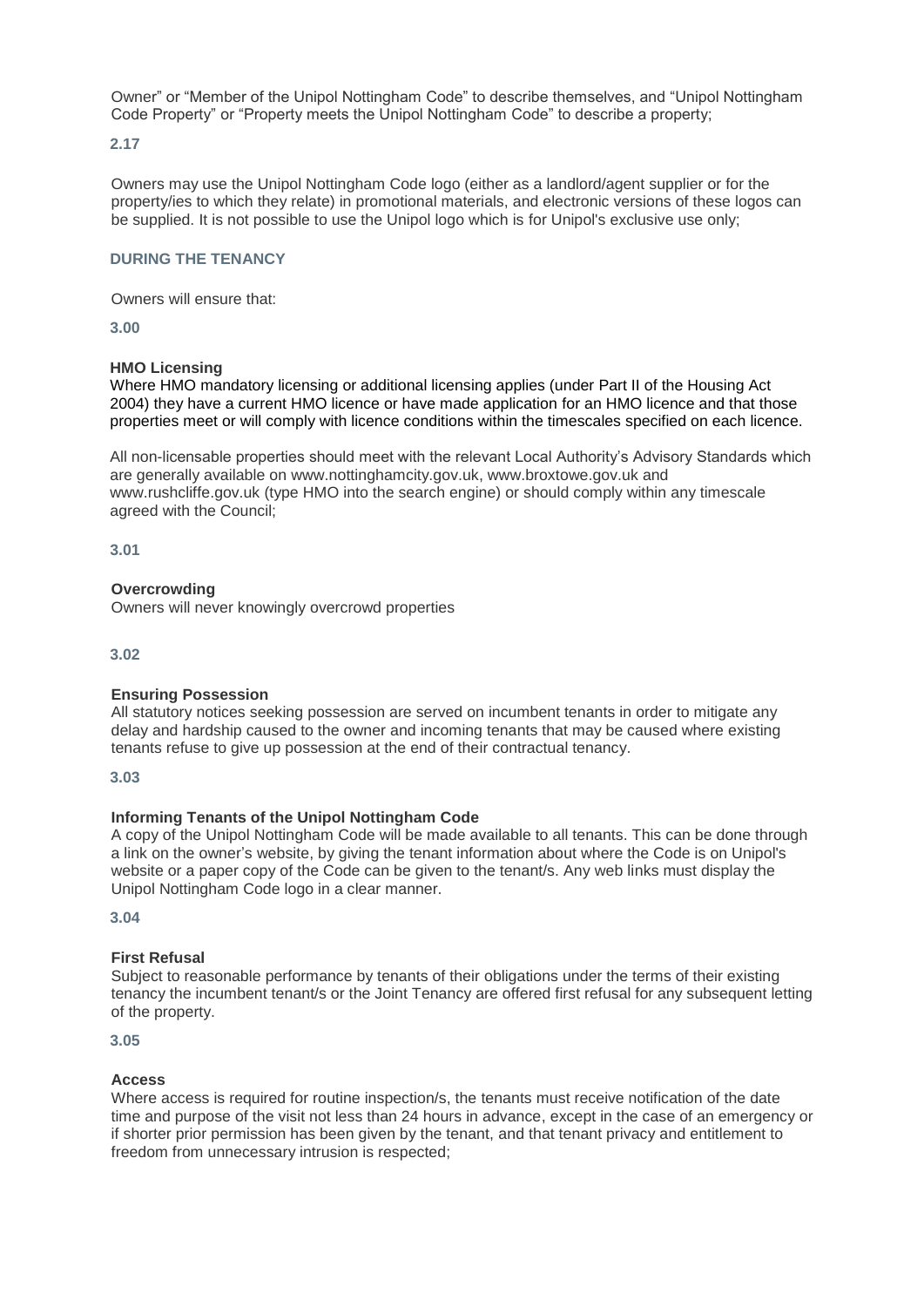Business is pursued by the owner/agent in a professional, courteous and diligent manner at all times.

# **3.07**

# **Repairs and Maintenance**

All properties are maintained in a satisfactory state of repair and in full compliance with the provisions of section 11 of the Landlord and Tenant Act 1984.

### **3.08**

Under normal circumstances the following repairs completion performance standards should be achieved:-

*Priority One –* Emergency Repairs: Any repairs required in order to avoid a danger to health, risk to the safety and security of residents or serious damage to buildings or residents' belongings. Within 24 hours of report of defect.

*Priority Two –* Urgent Repairs: Repairs to defects which materially affect the comfort or convenience of the residents. Within five working days of report of the defect.

*Priority Three –* Non Urgent day-to-day repairs: Reactive repairs not falling within the above categories. Within 28 days of report of defect or by arrangement with the occupiers after that time.

### **3.09**

Tenants are provided with a point of contact in case of emergencies.

### **3.10**

# **Planned Programmes of Repair/Improvement and Cyclical Repairs Programmes**

Maintenance and servicing tasks which can be carried out in a planned and cyclical manner such as gas appliance servicing, electrical inspections and related works, fire detection and equipment servicing, gutter clearing and window cleaning, exterior and interior painting are carried out with due regard to the convenience of occupants;

# **3.11**

Where a dispute occurs between the owner and tenant/s as to when a repair has been reported then the date on which the repair was reported to the owner in writing shall be the accepted date;

# **3.12**

Where reasonable and practical, to provide notification to occupants prior to attendance by contractors to undertake repairs;

# **3.13**

That contractors and trades persons remove all redundant components and debris from site on completion of works in a reasonable time and behave in a professional and courteous manner at all times.

# **3.14**

# **Furniture and Storage Space**

All study bedrooms contain a bed, adequate clothes storage space, a desk, chair and curtains/blinds which are properly hung/ fitted;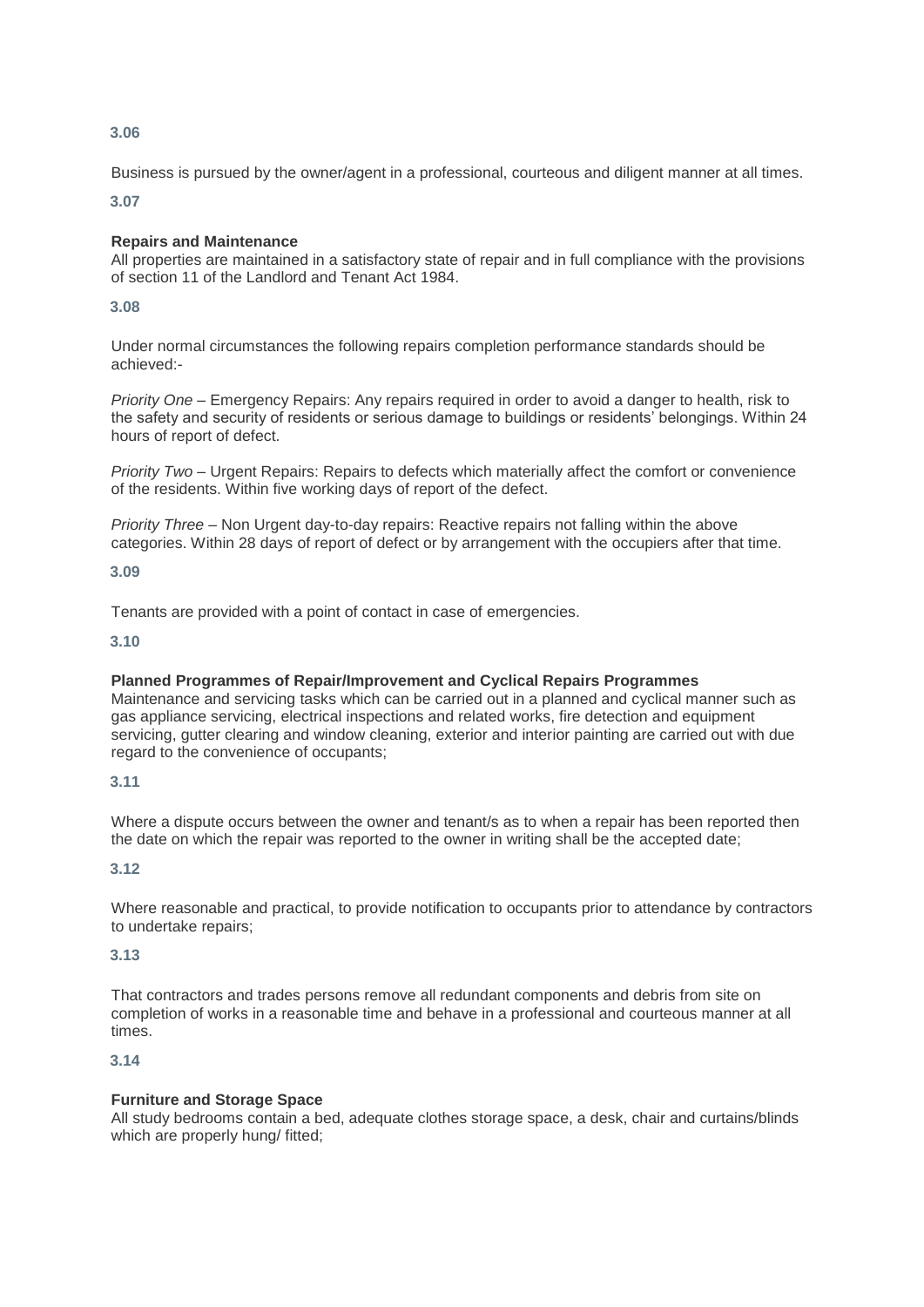All furnishings and furniture are clean and in reasonable condition at the commencement of the tenancy and comply, as appropriate, with the Furniture and Furnishings (Fire) (Safety) Regulations 1988 http://www.legislation.gov.uk/uksi/1988/1324/contents/made

**3.16** 

### **Kitchen Facilities**

Kitchens should meet with the relevant Local Authority's advisory standards, especially in respect of the provision of cooking facilities, sinks, electrical sockets, worktops and cupboards. More information can be found by visiting [www.nottinghamcity.gov.uk,](http://www.nottinghamcity.gov.uk/) [www.broxtowe.gov.uk](http://www.broxtowe.gov.uk/) and [www.rushcliffe.gov.uk](http://www.rushcliffe.gov.uk/)

#### **3.17**

### **Toilet & Personal Washing Facilities**

Where amenities are shared an adequate number of suitably located baths and/or showers and wash hand basins are provided with constant hot and cold running water supplies and in a ratio of amenities to occupants that does not exceed 1:5

### **3.18**

Where amenities are shared an adequate number of suitably located WC's are provided and in a ratio of amenities to occupants that does not exceed 1:5.

#### **3.19**

Where there are up to four occupants sharing facilities, the WC may be located within the bathroom. Where five or more occupants are sharing, a WC must be located separate from the bathroom for every five occupants, however where a WC is located within an additional bathroom it is satisfactory as a 'separate WC' provided that the bathroom is shared by no more than four people.

| <b>Occupiers</b> | Shared WCs     | <b>Shared Baths</b><br>or Showers | Wash hand<br>basins |
|------------------|----------------|-----------------------------------|---------------------|
| Up to 4          | 1              | 1                                 |                     |
| 5                |                | 1                                 | $\overline{2}$      |
| 6                | $\overline{2}$ | $\overline{2}$                    | 2                   |
| $\overline{7}$   | $\overline{2}$ | $\overline{2}$                    | 3                   |
| 8                | $\overline{2}$ | $\overline{2}$                    | 3                   |
| 9                | 2              | $\overline{2}$                    | 3                   |
| 10               | $\overline{2}$ | 2                                 | 4                   |
| 11               | 3              | 3                                 | $\overline{4}$      |
| 12               | 3              | 3                                 | 4                   |
| 13               | 3              | 3                                 | 5                   |
| 14               | 3              | 3                                 | 5                   |
| 15               | 3              | 3                                 | 5                   |

#### **3.20**

Where a WC is located in a separate compartment then a wash hand basin with hot and cold running water should also be provided within the same compartment.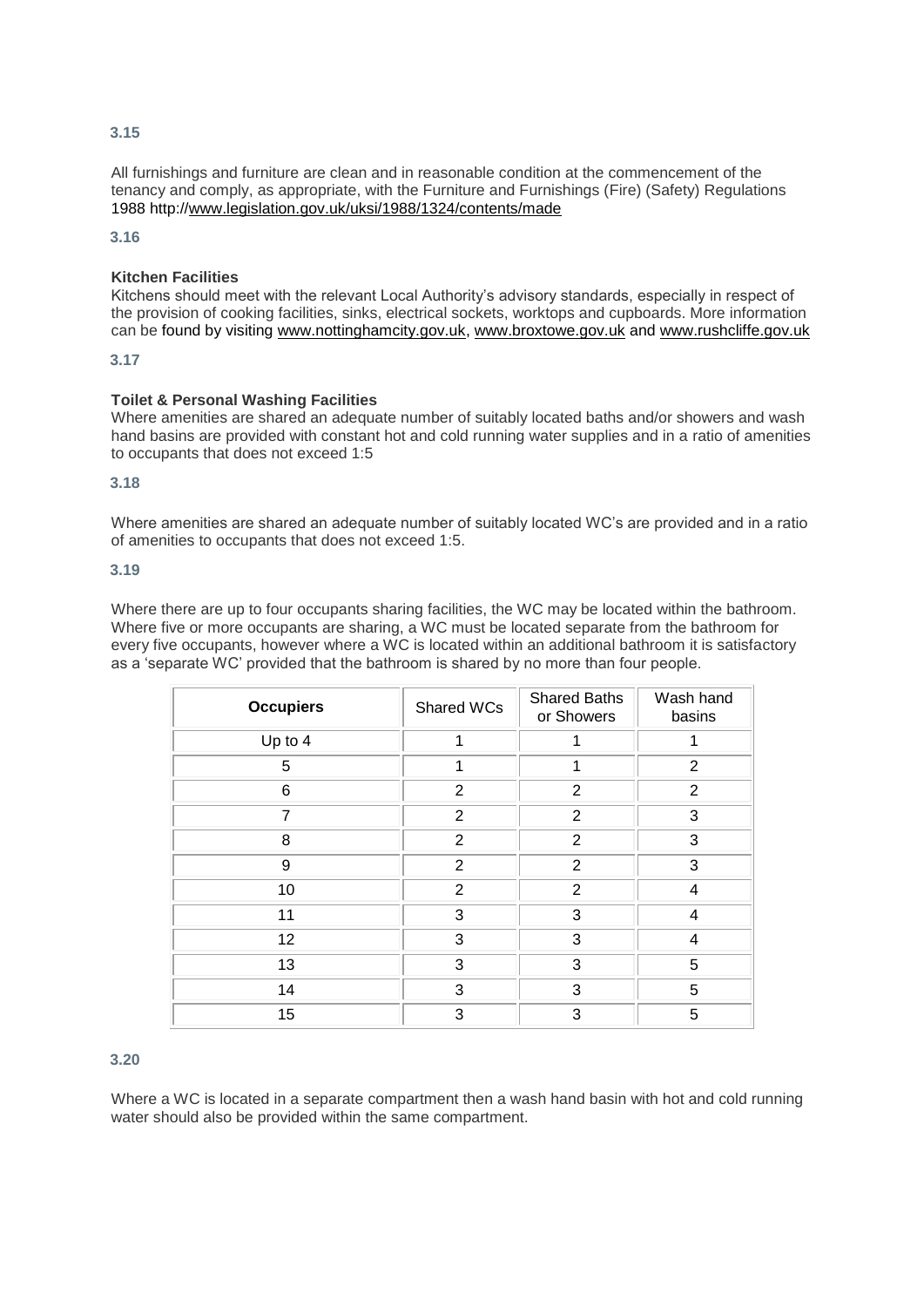Where a shower/s is/are provided, they will be fitted with a waterproof surround and a screen (which could be a curtain). Where a shower is provided, a suitable electrically operated extractor fan shall be fitted in accordance with Building Regulations.

#### **HEALTH AND SAFETY**

Owners will ensure that:

**4.00** 

### **Housing Health and Safety Rating System**

The property and boundary is maintained, as reasonably practicable, free of any avoidable or unnecessary hazards as defined in the Housing Health & Safety Rating System (see schedule attached to this Code). Particular attention should be paid to hazards such as excess cold, damp and mould, noise, falls on stairs or between levels, fire and entry by intruders.

**4.01** 

# **Gas Appliances and Supply**

All means of use and supply of mains gas and alterations and repairs to gas installations shall comply with the current Gas Safety (Installation and Use) Regulations;

**4.02**

All gas appliances will be serviced annually by a Gas Safe registered engineer. Verification of the gas safety check will be provided to all new tenants at the start of the tenancy, and copies of the gas safety check record for any subsequent safety checks undertaken during the period of the tenancy will be supplied to tenants within 28 days of that safety check being conducted;

**4.03**

All repairs to gas supply pipe work and appliances will be carried out by registered a Gas Safe registered engineer;

### **4.04**

Clear written instructions for the safe use of all central heating and hot water systems will be made available.

# **4.05a**

# **Liquefied Gas/Paraffin Heaters and Appliances**

No form of bottled gas or paraffin heaters will be provided by the owner as a heating source.

**4.05b**

Where a working gas fire is situated in a bedroom, a carbon monoxide (CO) detector conforming to BSEN50291 should be fitted in that bedroom

# **Electrical Installations and Appliances**

Owners will ensure that:

# **4.06**

All electrical installations provided by the owner are certified as safe by a professionally competent electrician, preferably one that is registered with NICEIC – [A 'Competent Person' is a firm that has been approved by a government-approved scheme as sufficiently competent to self-certify that its work complies with the Building Regulations Part P (Design and Installation of electrical installations) and is designed, installed, inspected and tested to the standard required by BS 7671] in accordance with the current relevant Electrical Regulations. A document of verification shall be obtained for a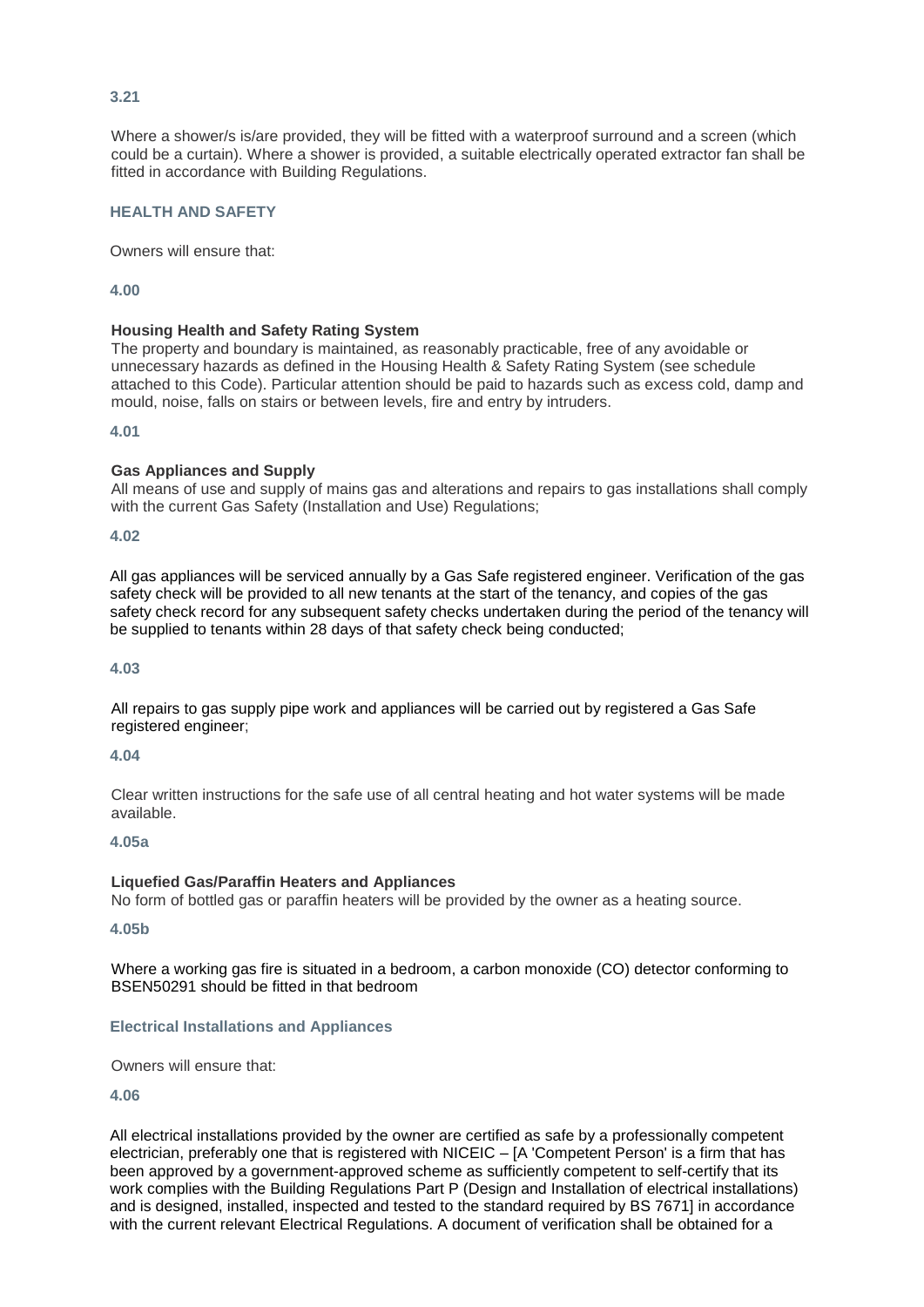maximum of five years (or as stated on the current relevant paperwork i.e. a shorter time period) showing the electrical wiring of properties is in a safe and satisfactory condition

**4.07** 

All repairs and improvements in electrical wiring installations comply with the current Institute of Engineering and Technology (IET) IEE Wiring Regulations;

**4.08** 

All components used in electrical wiring installations and repairs comply with the International Standard and all appliances will be installed in accordance with Manufacturers' instructions;

# **4.09**

All electrical appliances provided by the owner are functioning in accordance with manufacturers' operational limits and are capable of being operated in a safe manner. Appliances are regularly visually inspected for wear and tear and any defects remedied;

# **4.10**

Residual current device (RCD) protection should be provided to all consumer units;

# **4.11**

Instructions for the safe use of all electrical appliances (including cookers, space and water heaters, fridges and freezers) will be made available on request.

**4.12** 

# **Energy Efficiency**

Central heating (or electrical heating) is provided. The central heating system should be adequate, controllable and programmable;

# **4.13**

Any electrical panel heater in a building designed to comply with Part L of the Building Regulations 2002 as a minimum, is fitted with an on/off switch and 24 hour timer or a timed booster in a system that allows a preset period of use will be satisfactory;

# **4.14**

# **Fire Detection and Alarm Systems**

Where there is a duty to carry out a fire risk assessment on common areas of a dwelling under the Regulatory Reform (Fire Safety) Order 2005 (known as the FSO), the landlord/agent will undertake such an assessment and a copy of that shall be made available to Unipol within 14 working days of such a request being made. Where a house is let as a shared house on a single tenancy, then there are no 'common parts', so a risk assessment is not required under the regulations. For further guidance and information about completing fire risk assessment forms, contact Unipol directly.

# **4.15**

In addition, the following standards apply to shared properties according to the number of storeys and tenants – this information is supplied in grid format at the end of the document:

1-2 storeys with 2+ people 3 storeys with 2-4 people

- should be fitted with Automatic Fire Detection, with a minimum requirement of LD3 Grade D (detection and sounders on every level of circulation space including stairwells, corridors and lobbies) that form part of the escape route, and the lounge and interlinked heat detection in the kitchen;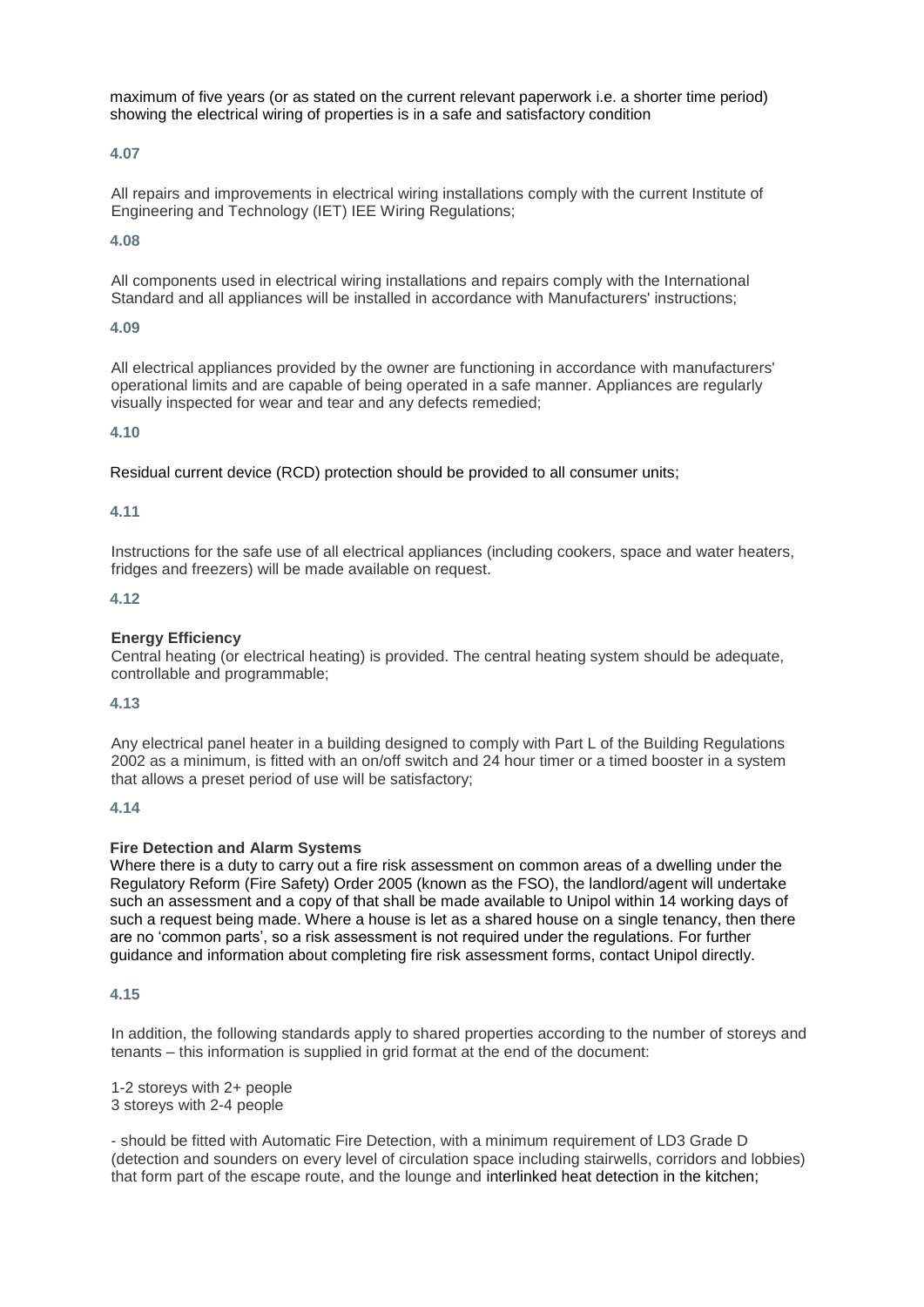Each kitchen shall be provided with quality assured, closely fitting half hour fire doors with an effective overhead hydraulic self-closer and with intumescent strips and cold smoke seals.

### **4.16**

3 and 4 storeys with 5 + people

- A minimum requirement of LD2 Grade D AFD system, which means fitting smoke detection and sounders on every level of circulation space (including stairwells, corridors and lobbies that form part of the escape route), all bedrooms, the lounge and in any cellar, and interlinked heat detection in the kitchen;

- should have a 30 minute protected means of escape with all habitable rooms and kitchens being provided with quality assured, closely fitting half hour fire doors with an effective overhead hydraulic self-closer and with intumescent strips and cold smoke seals;

#### **4.17**

#### 5+ storeys

- should be fitted with LD2 Grade A Automatic Fire Detection (full fire alarm system with zoned control panel), smoke detectors and sounders on every level of circulation space that form part of the escape route (including stairwells, corridors and lobbies that form part of the escape route), lounge and bedrooms and interlinked heat detection in kitchens.

- should have a 30 minute protected means of escape with all habitable rooms and kitchens being provided with quality assured, closely fitting half hour fire doors with an effective overhead hydraulic self-closer and with intumescent strips and cold smoke seals;

### **4.18**

Owners should ensure that Fire Alarm Systems and equipment are properly checked and maintained by a competent person annually, as a minimum, in accordance with BS5839 Part 1 Section 6 **(a**  'Competent person' is someone who is third party certificated by a UKAS accredited certification body, specifically to carry out inspection and servicing of fire detection and fire alarm systems);

#### **4.19**

All properties are provided as a minimum with fire safety measures that meet with sections 4.15, 4.16, 4.17 and 4.18 above; for other property types not covered above, the relevant Local Authority's current advisory Fire Safety Principles for properties of their type (individually determined by the Local Authority for properties not covered by those principles) will apply. The minimum requirement of which is the provision of a mains interlinked fire detection system throughout the common areas, which should include an interlinked heat detector in the kitchen (an enhanced LD3 Grade D AFD system);

#### **4.20**

# **Cellars**

All properties with cellars should have a smoke detector fitted (or a heat detector if already installed) in the cellar, linked into the fire detection system. A closely fitting half hour fire door with an effective overhead hydraulic self-closer and with intumescent strips and cold smoke seals should be fitted at the top of the cellar stairs if the cellar opens on to the means of escape.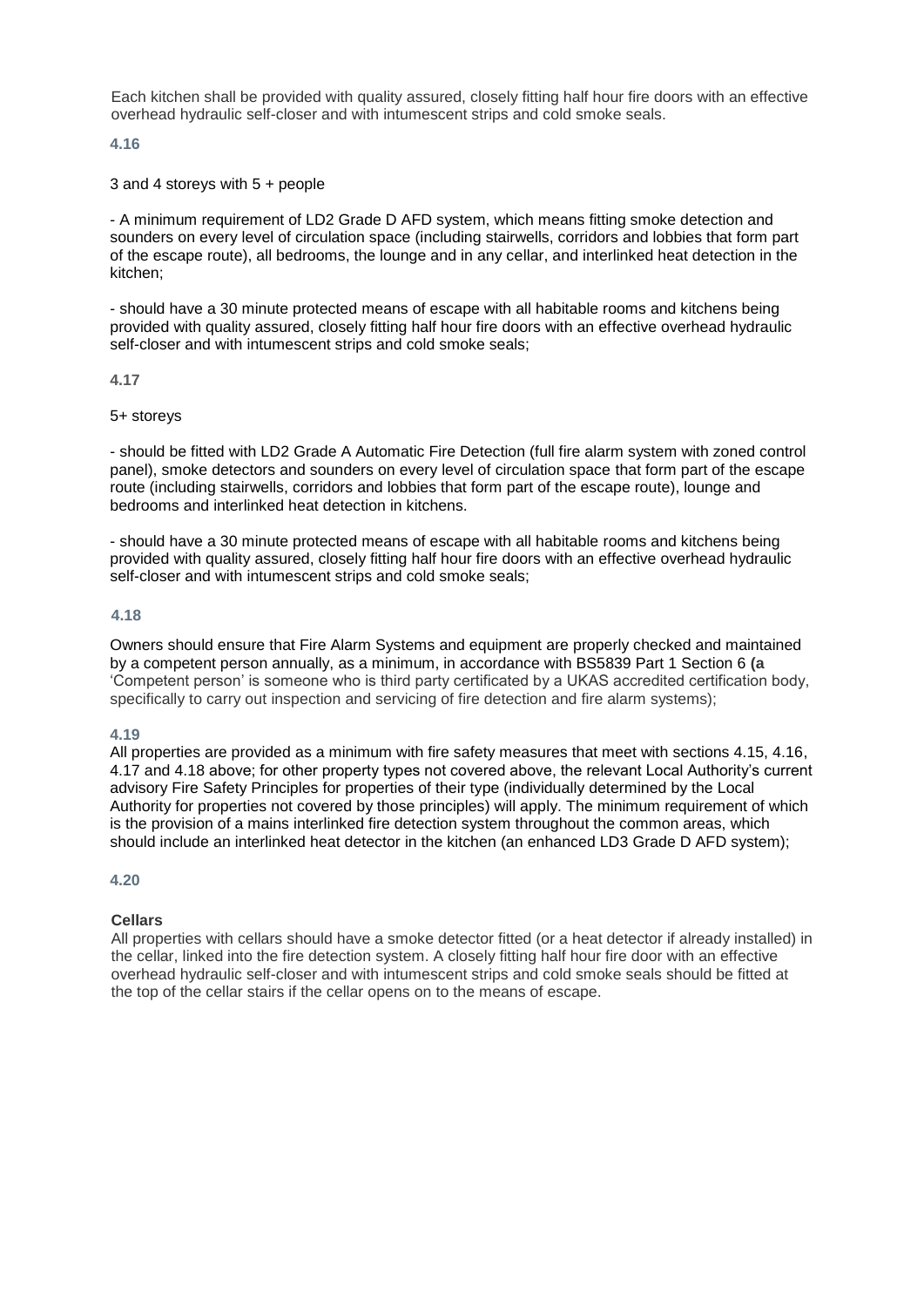# **Kitchen fire blankets**

Each kitchen will be fitted with a fire blanket, situated a sufficient distance away from the cooker so as to be safely removed from its housing in the event of a fire on the cooker.

**4.22**

Particular care should be taken to ensure there is no build-up of combustible material around grills and ovens which can become a serious fire hazard. Owners should ensure the cooker is thoroughly cleaned at least once a year and that tenants are informed of their need to clean their cooker regularly and remedial action taken (at the tenants' expense if necessary) if the cooker remains hazardous.

### **4.23**

# **Escape routes**

All exit routes within a property, such as hallways, landings and staircases (so far as they are under the control of the owner/agent and as far as reasonably practical), will be maintained safe, unobstructed and free of fixtures and fittings to enable evacuation of the property in the event of fire.

#### **4.24**

The primary escape route should not pass through bedrooms or kitchens. If there is no alternative to this then escape windows should be fitted on ground floor, first floor and basement.

### **4.25**

Escape windows and doors should be capable of being opened from the inside of the property without the use of a key. This includes bedroom doors from the inside of the room.

**4.26**

# **Emergency Lighting**

Owners should undertake a risk assessment to determine whether emergency lighting should be installed but normally this will not be required.

#### **4.27**

# **Security Measures**

External doors are of solid core timber or metal framed UPVC construction, or specialist laminated security doors in which all glazing is either wired or toughened and laminated glass. The door frames should be strong and well secured to the jambs;

### **4.28**

In all properties, the external doors should be fitted with a five lever mortise deadlock conforming to BS EN 12209 Security Grade 3 (minimum) and cylinder conforming to BS EN 1303 Security Grade 3 (minimum), allowing escape from the building without use of a key. In the case of double glazed doors alternative locking methods may be acceptable on a case by case basis when drawn to the attention of Unipol;

#### **4.29**

All letter boxes located within 0.5 metres of any latch or thumb turn lock are fitted with a device security cowl, letter plate deflector, or letter cage - which prevents thieves from putting their hands or gadgets through the letterbox and trying the latches from the inside.

# **4.30**

Ground floor and upper storey windows accessible from ground level or over a roof are of sound and secure construction. All non-double glazed windows in these locations require a lock. Where key operated locks are fitted owners should ensure that tenants are provided with keys. It is recommended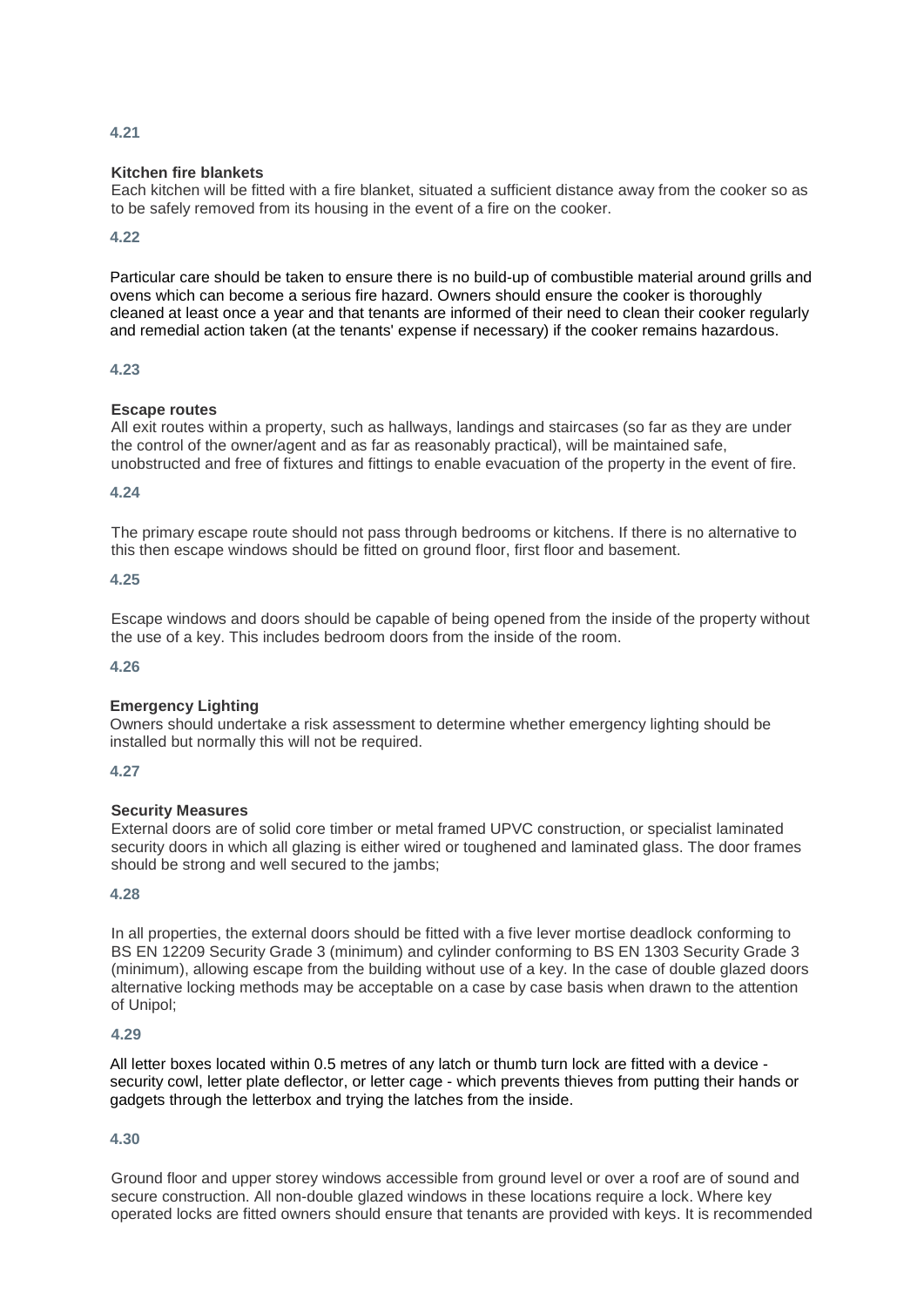that all such windows (which are not fire escape routes) be fitted with window restrictors constructed from plastic metal or straps to help against opportunist theft. Where sash windows are fitted there should be a secondary catch which restricts opening to between 10 cm – 15cm. All escape windows/doors will allow escape from the building without the use of a key;

### **4.31**

Security grilles are not necessary if good quality doors and windows are fitted and their use is strongly discouraged. Any security grilles fitted to exit doors must allow escape from the building without the use of a key. Security grilles on ground floor windows should only be fitted internally and, where they form part of the protected route of escape from fire, must be easily removable;

### **4.32**

Tenants are provided with crime prevention information on moving in. Information for landlords for their tenants is available through the Unipol Office.

### **4.33**

It is recommended that a notice board is fixed solidly to a wall within a communal area of the property for the display of relevant information;

# **4.34**

Where burglar alarms are fitted, they should be in good working order and the alarm should be prevented from ringing for more than 20 minutes. Equipment which has proved to be unreliable or ineffective should be replaced;

# **4.35**

Contractors and tenants should be supplied with the code numbers of alarms;

### **4.36**

Hedges around external doors and windows are best kept trimmed low (usually no higher than 1m) wherever practical to avoid providing screening for burglars. Plants and shrubs shall not be allowed to obstruct the pavements or other public areas surrounding the property;

# **4.37**

# **Hygiene**

All facilities for the storage, preparation and cooking of food will be capable of cleansing and being maintained in a clean and hygienic state by the occupants;

# **4.38**

All properties will be provided with an efficient and serviceable vacuum cleaner at the commencement of the tenancy;

# **4.39**

All floor coverings in kitchens, bathrooms and WC's are capable of being clean with suitable domestic disinfectant products;

# **4.40**

All properties will be provided with refuse disposal facilities sufficient for the number of occupants as defined by the appropriate Local Authority's Cleansing Department.

# **4.41**

# **Communal Areas**

Tenants are made aware of who is responsible for the cleaning of communal areas, including common staircases and landings outside of the dwelling, and that these are kept free from rubbish and any obstruction;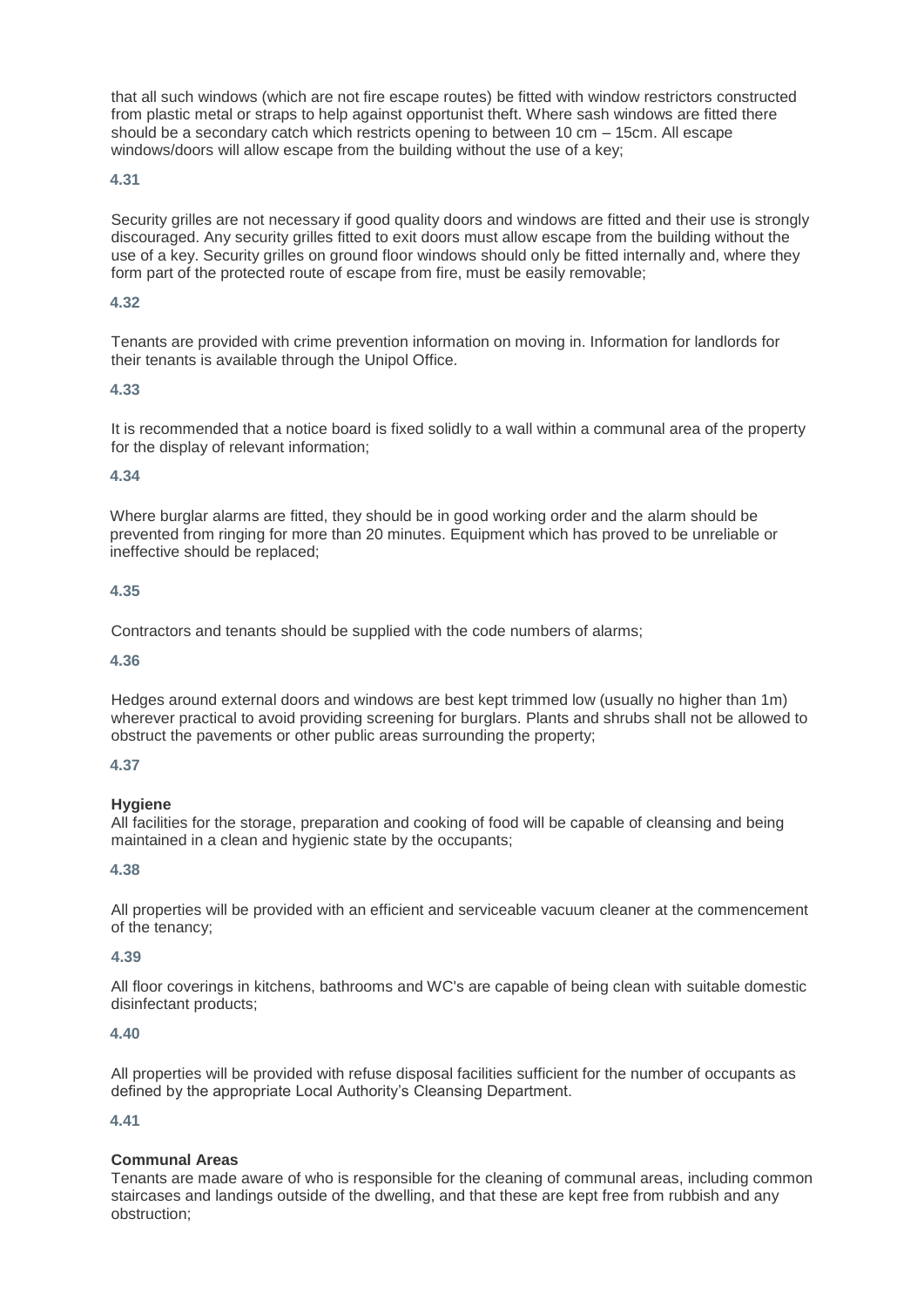A handrail should be fitted on all staircases, internal and external, which consist of three or more steps.

**4.43**

#### **Lighting and Ventilation**

All properties are provided with adequate lighting, particularly the communal areas, especially on internal staircases. Properties must also be sufficiently well ventilated.

# **THE ENVIRONMENT AND SUSTAINABILITY**

Owners will ensure that:

**5.00** 

#### **Energy Performance Certificates (EPCs)**

A copy of the relevant EPC, as specified under the Energy Performance of Buildings Directive, will be made available for prospective tenants to view

**5.01** 

#### **Electrical Appliances**

When renewing electrical appliances, particularly white goods, only high energy efficient appliances (grade A and B) should be chosen as replacements;

**5.02** 

### **Low Energy Lighting**

Wherever possible low energy bulbs are either provided in properties or tenants are encouraged to supply their own low energy light bulbs in compatible fittings;

**5.03** 

### **Thermostatic Radiator Valves**

Thermostatic radiator valves (TRVs) should be fitted on all radiators (except one);

**5.04** 

All properties are provided with a minimum level of energy efficiency measures to include hot water tank and pipe lagging and adequate insulation to roof void areas where appropriate;

**5.05** 

Energy efficiency improvements are incorporated, where practical, into refurbishment schemes and such schemes should comply with current Building Regulations where applicable. Nottingham City Council is able to provide advice on how these might be achieved;

#### **5.06**

Tenants are given advice, upon request, on how best to heat their accommodation and use hot water in an energy efficient way using the facilities provided;

**5.07** 

#### **Recycling**

Owners will ensure that they inform their tenants of the need for proper refuse management and any available recycling scheme operating in their area. A separate leaflet for tenants is available on request from Unipol;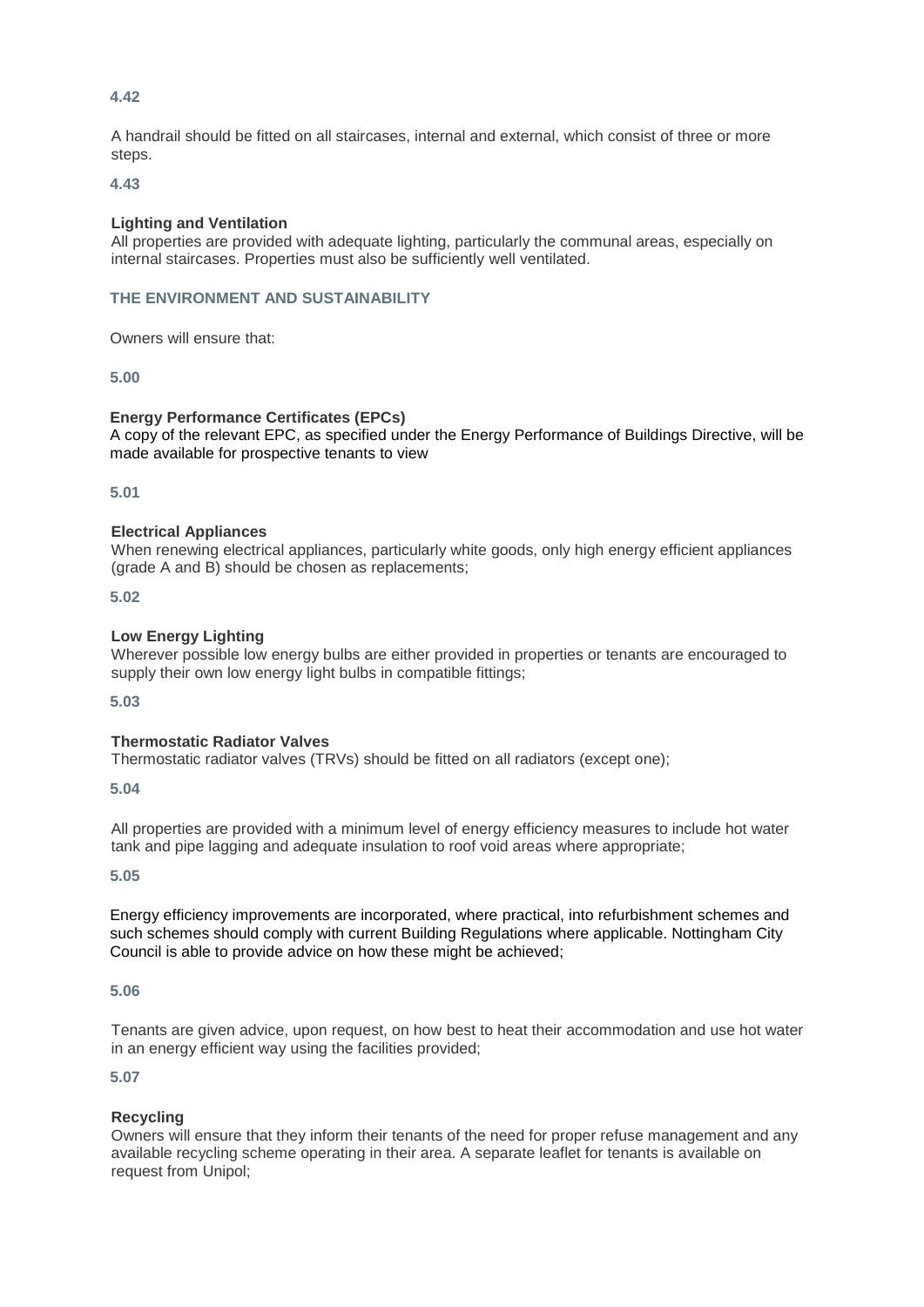### **COMMUNITY RELATIONS**

Owners will ensure that:

#### **6.00**

### **Anti-Social Behaviour**

In the event of any anti-social behaviour (defined as "behaviour likely to cause alarm, harassment, inconvenience or distress to members of the public not of the same household as the perpetrator") by tenants, landlords will use reasonable endeavours to intervene with a view to ending that behaviour and ensure that the occupants are treating the property and its environs in a tenant-like manner. It is accepted that not all intervention will be successful and, in this case assistance will be requested from a number of statutory and non-statutory agencies who may be able to intervene. Unipol can provide owners with information detailing the services and agencies available to them, including help from the educational establishments and Unipol in dealing with problem tenants. For more information visit www.gov.uk/government/publications/tackling-anti-social-behaviour

#### **6.01**

In respect of matters that can be regarded as anti-social behaviour neighbouring residents and representative organisations shall have access to and be eligible to use the complaints procedure. A neighbour shall be defined as a resident living within 400 metres of the property.

#### **6.02**

#### **Gardens and Yards**

All boundary walls and fences under the control of the owner/agent will be maintained stable and in good repair

#### **6.03**

Where a garden exists, the path to and from the external door(s) to the house will be kept in good repair and free from obstruction;

#### **6.04**

Where a garden or paved area exists this shall be kept in good order and free of waste and litter, so far as is reasonably practicable;

### **6.05**

Where a front garden already exists, it is not converted, in accordance with Local Authority recommendations and planning policies, into a hard standing area and, where possible where a garden already exists this shall be retained as a soft planted area (this includes low maintenance gravelling with planting);

#### **6.06**

Where possible, wheelie bins should be located at the rear of the property and tenants should be informed of the need to return them to that location as soon as possible after they have been emptied. The guideline currently set out by Nottingham City Council for this is that the bins should be put out and returned 8 hours either side of the collection, Rushcliffe and Broxtowe Councils currently ask that the bins are put out by 7.00am and returned as soon as possible. For more information, see [www.nottinghamcity.gov.uk,](http://www.nottinghamcity.gov.uk/) [www.broxtowe.gov.uk](http://www.broxtowe.gov.uk/) and [www.rushcliffe.gov.uk;](http://www.rushcliffe.gov.uk/)

### **6.07**

The landlord, so far as is reasonably practicable, shall have responsibility to enforce a requirement that their tenants keep the garden free of litter and the garden area should not be used to store old or unwanted furniture or fittings more than 10 working days prior to its removal;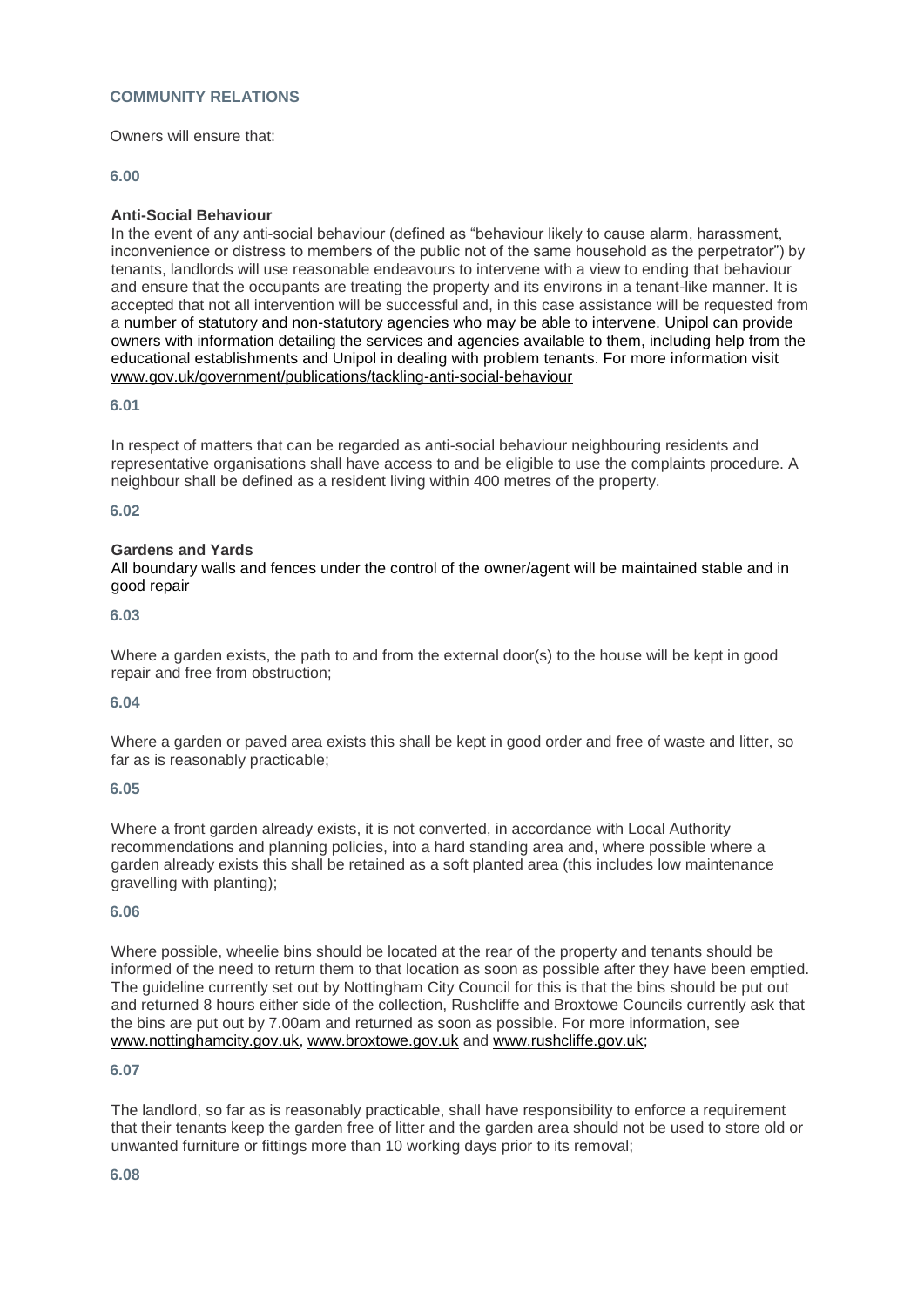The landlord will co-operate fully with an annual garden check to be undertaken by Unipol and/or its agents as part of their obligations under this Code to ensure compliance with matters relating to the external environment of the property, its care, tidiness and adherence to security requirements. Landlords will receive at least two week's notification of when the survey is to be conducted and will rectify any aspects of non-compliance that is identified to them within 10 working days of such notification;

### **6.09**

In respect of environmental matters, neighbouring residents and representative organisations shall have access to and be eligible to use the complaints procedure. A neighbour shall be defined as a resident living within 400 metres of the property.

# **AT THE END OF THE TENANCY**

Owners will ensure that:

### **7.00**

### **Deposits**

Deposits are administered efficiently and reasonably by the owner or nominee and are not withheld for any purpose other than for which they were levied;

#### **7.01**

Where a landlord/agent has established an Assured Shorthold Tenancy, they must ensure that any deposit is held in accordance with the tenancy deposit scheme legislation, set out in the Housing Act 2004, and in accordance with regulations made both under the Act and by the relevant scheme operator

#### **7.02**

Tenants are issued with clear written guidelines regarding the standard of cleaning and other arrangements for bringing the tenancy to an end so as to avoid misunderstandings regarding the standard of cleanliness and condition of the property expected at the end of the tenancy;

#### **7.03**

All deposits (or balances on deposits) will be returned to former tenants within 28 days of the end of the tenancy or, if the deposit is protected by the Tenancy Deposit Protection Scheme, then in accordance with those requirements. In the event that a deposit is not to be returned within 28 days then the tenant will be sent reasons for that delay, in writing, together with a statement of account providing reasonable details of any and all deductions to the former tenant/s.

#### **OTHER PROVISIONS**

#### **8.00**

#### **Management of Disputes**

Where disputes between owners and tenants occur, reasonableness and promptness in dealing with the issues by both parties is the key to the amicable and effective resolution of problems.

Owners therefore undertake to:

### **8.01**

Respond reasonably and promptly to tenants or tenant representatives in regard to any complaints or difficulties raised by tenants;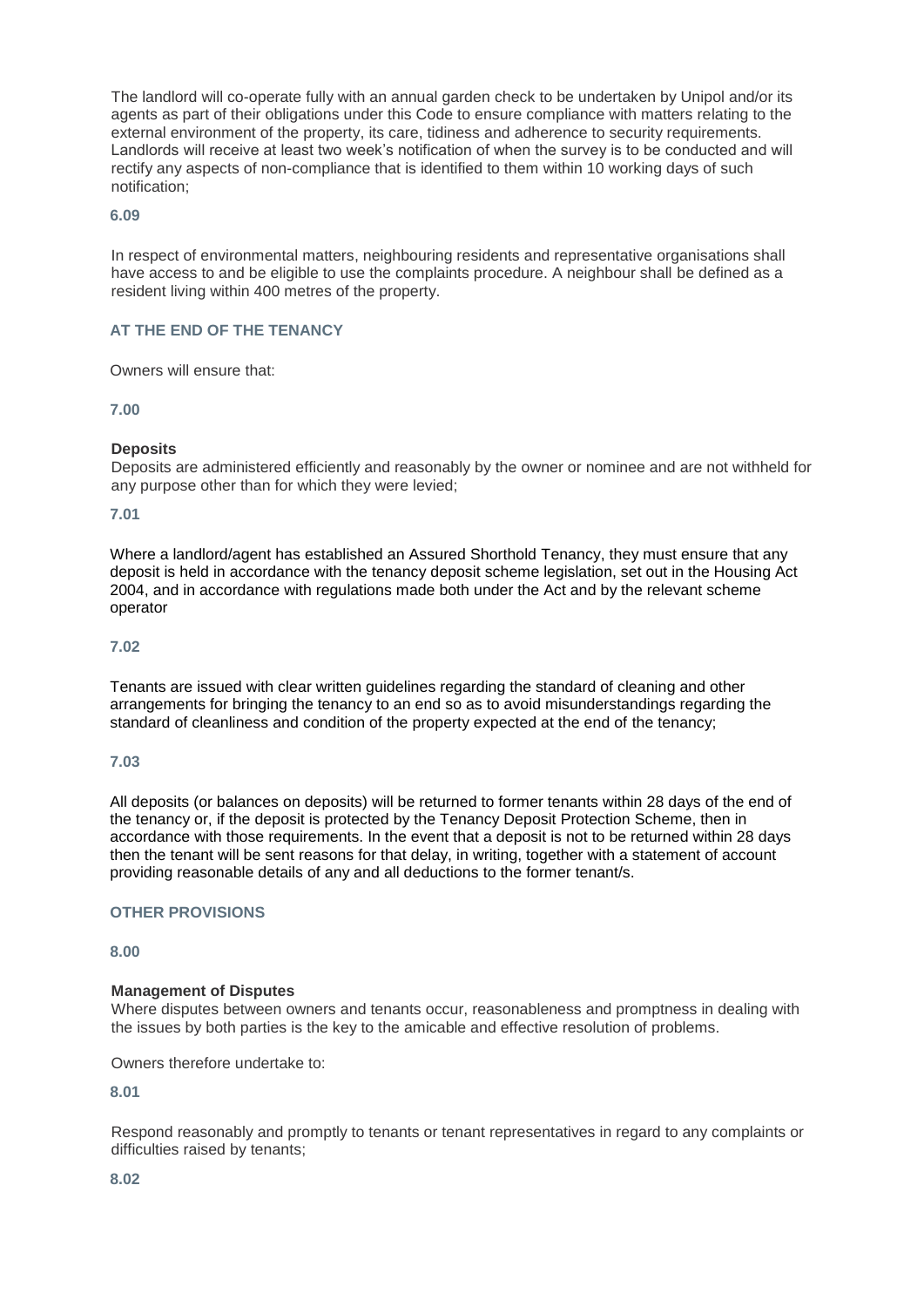Make written response to correspondence from tenants or their chosen representative within three weeks;

### **8.03**

Ensure that all settlements and agreements reached are honoured within three weeks of being agreed;

# **8.04**

Maintain courteous professional relations with tenants during any dispute.

### **COMPLAINTS**

Owners will ensure that:

### **9.00**

Within four weeks of receipt of any written complaint from a former tenant (up to one year previously), a current tenant, a local resident or any other party entitled (under the complaints procedure) to make a complaint, they will rectify any breach of the Unipol Code or, where such an allegation is contested, will enter into relevant correspondence with any tenant/s or their representative, addressing the matters raised.

# **9.01**

Where such a breach is contested, or where rectification is not made, then the owner shall recognise the authority of a Tribunal, which s/he recognises under the Code to determine whether the Code, agreed by them, has been breached and to make recommendation/s to the owner in accordance with its views;

# **9.02**

In the event that such recommendations are not followed by the owner then the owner will be deemed in breach of the Code and this fact will be made public to prospective tenants;

# **9.03**

The Tribunal will have the authority to exclude any owner from the Code for a period as determined.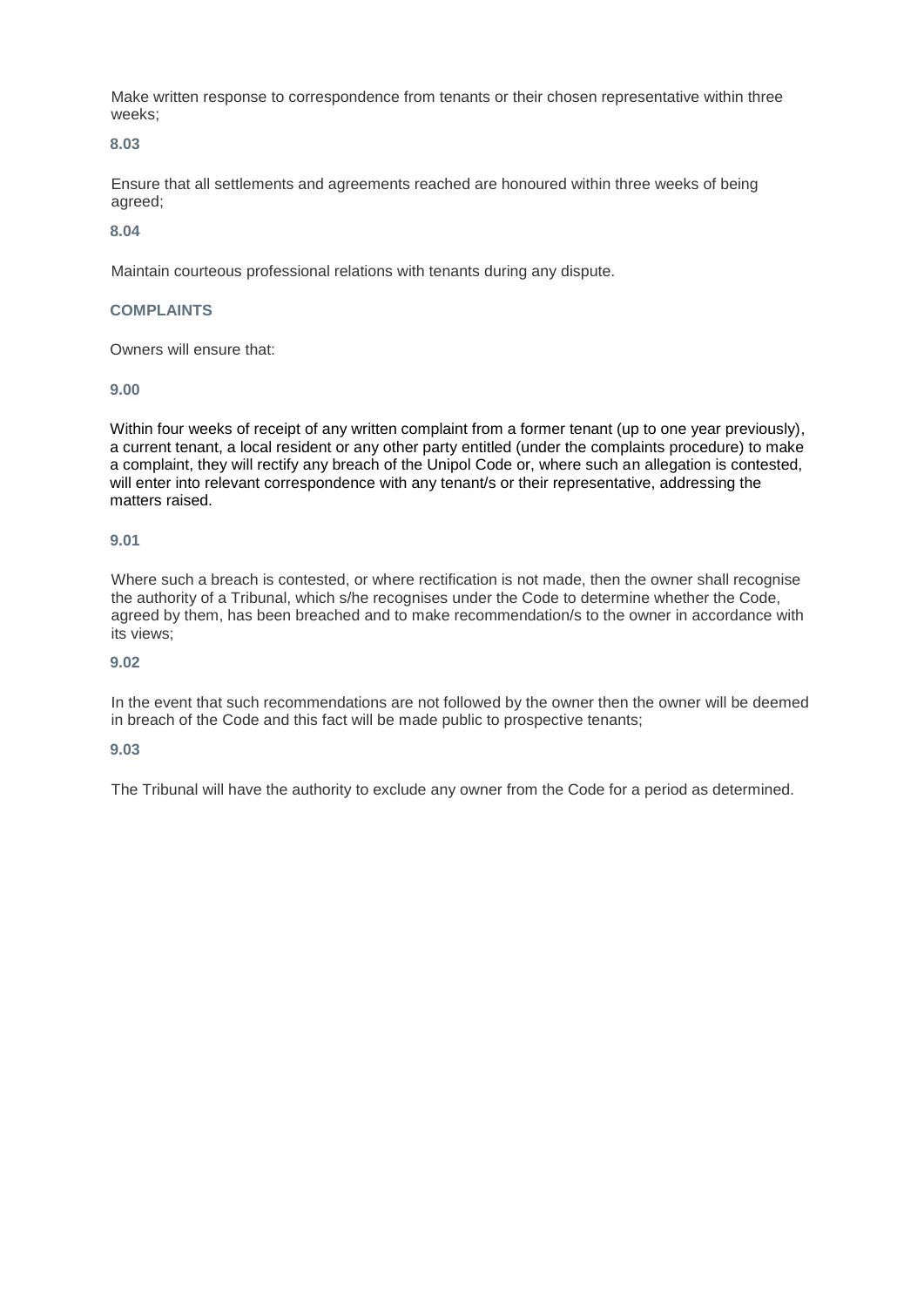### **NOTES FOR TENANTS**

The principal aim of the Code of Standards complaints procedure is to resolve complaints efficiently. Before commencing the procedure, it is recommended that tenants attempt to resolve any problems by contacting their landlord or letting agent in the first instance**.** It is also recommended that students contact the Student Advice Centre in their Students Union to try and resolve problems before making a formal complaint. Completed complaint forms should be submitted only after all lines of negotiation have been exhausted. This judgment will be in the first instance made by the Accreditation Officer, who is charged with operating the system. In the event of a dispute, this will be a matter for a ruling by the Chair of the Tribunal.

If you are a parent or relative of a tenant you must attach written authority from the tenant concerned stating that you are authorised to make a complaint on their behalf.

### **HOUSING HEALTH AND SAFETY RATING SYSTEM**

The condition of all housing is now subject to Part 1 of the Housing Act 2004 and the evidence based risk assessment process of the Housing Health and Safety Rating System (HHSRS), on which local authorities must now base enforcement decisions. This applies to all types of residential premises, whether or not any amenities are shared.

Following a complaint, or for any other reason, a local authority may arrange to inspect premises to determine whether a category 1 or 2 hazard exists.

HHSRS assesses twenty-nine categories of housing hazard – Damp & mould growth; Excess cold; Excess heat; Asbestos (and MMF); Biocides; Carbon Monoxide and fuel combustion products; Lead; Radiation; Uncombusted fuel gas; Volatile Organic Compounds; Crowding and space; Entry by intruders; Lighting; Noise; Domestic hygiene, Sanitation and Drainage; Water supply; Falls associated with baths etc; Falling on level surfaces etc; Falling on stairs etc; Falls between levels; Electrical hazards; Fire; Flames, hot surfaces etc; Collision and entrapment; Explosions; Position and operability of amenities etc; Structural collapse and falling elements. Technical assessment is a two-stage process, addressing first the likelihood of an occurrence and then the range of probable harm outcomes. These two factors are combined using a standard method to give a score in respect of each hazard. HHSRS does not provide a single score for the dwelling as a whole or, in the case of multiply occupied dwellings, for the building as a whole.

The scores from different hazards cannot be meaningfully aggregated. There is no strong evidential basis for aggregating hazard scores, and to attempt to do this would make far more difficult the assessment of likelihood and spread of harm of hazards. However, the presence of a number of individual category 2 hazards may be a factor in an authority's decision to take action.

Hazards are scored in bands, from band A, the most severe, to band J. The relationship between these bands and category 1 and category 2 is prescribed in Regulations made under the Act. Category 1 hazards are those rated in bands A-C. Category 2 hazards are those rated band D and lower. Category 1 hazards trigger a local authority's duty under section 5 to take the appropriate enforcement action. Category 2 hazards can be dealt with under the authority's discretionary powers, which are set out in section 7.

The 2004 Act gives local authorities powers to intervene where they consider housing conditions to be unacceptable, on the basis of the impact of health and safety hazards on the most vulnerable potential occupant. The 2004 Act puts authorities under a general duty to take appropriate action in relation to a category 1 hazard. Where they have a general duty to act, they must take the most appropriate of the following courses of action:

- serve an improvement notice in accordance with section 11
- make a prohibition order in accordance with section 20
- serve a hazard awareness notice in accordance with section 28
- take emergency remedial action under section 40 or make an emergency prohibition order under section
- make a demolition order under section 265 of the Housing Act 1985 as amended
- declare a clearance area by virtue of section 289 of the 1985 Act as amended.